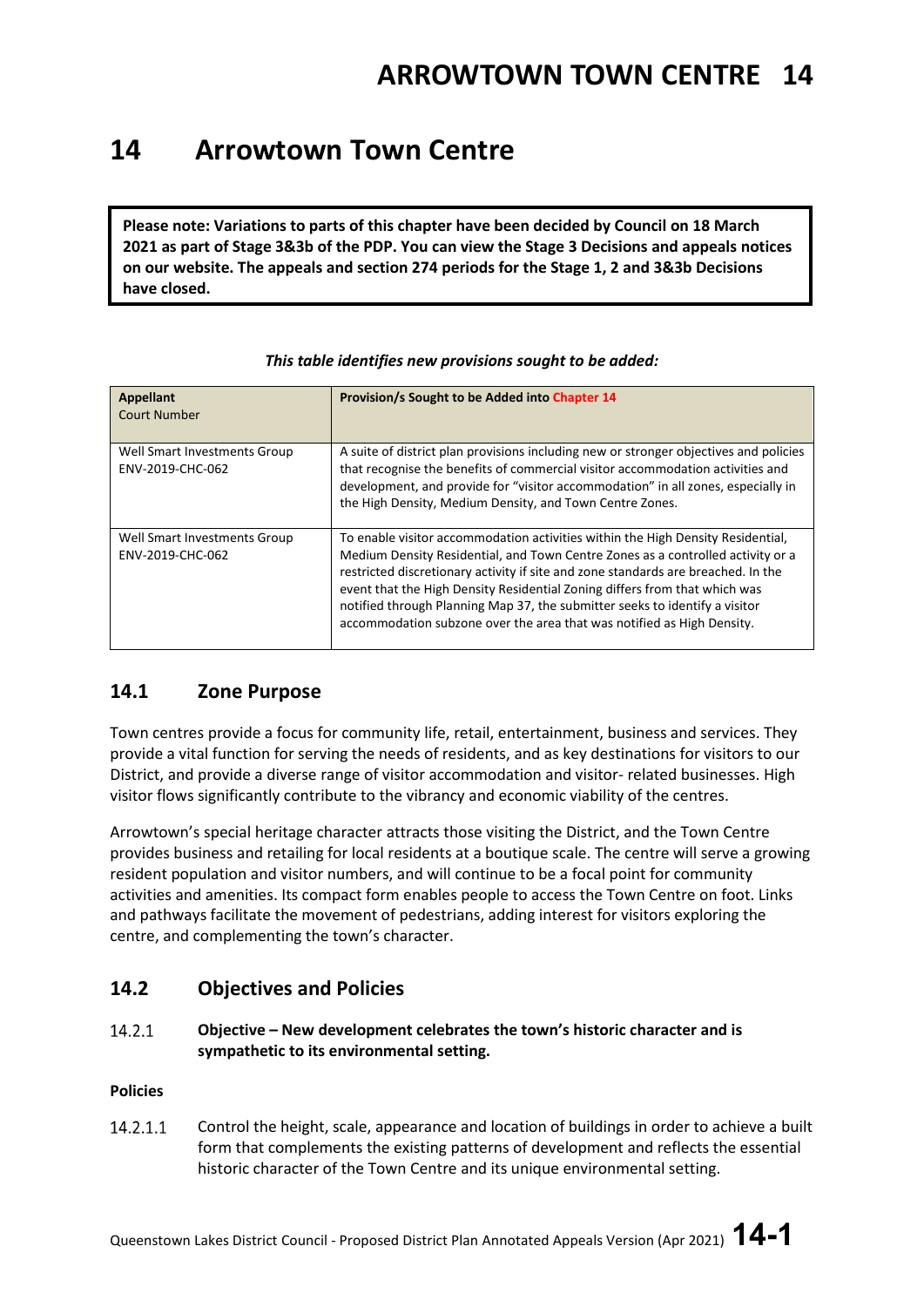- Ensure that any additions or alterations to buildings are undertaken in a manner that 14.2.1.2 complements and respects the historic character guided by the outcomes sought by the Arrowtown Design Guidelines 2016.
- 14.2.1.3 Acknowledge that new buildings do not necessarily need to replicate historic building styles, but must blend in with and contribute to the established character of the Town Centre.
- 14.2.1.4 Encourage building design that integrates with public spaces and facilitates the flow of pedestrians through the Town Centre.
- 14.2.1.5 Control the design and appearance of verandas so they integrate well with the buildings they are attached to and complement the overall streetscape, while providing appropriate cover for pedestrians.

#### 14.2.2 **Objective – Arrowtown remains a compact, convenient and attractive Town Centre that has a low scale built form, with limited opportunities for expansion.**

#### **Policies**

- 14.2.2.1 Provide for the controlled expansion of town centre activities through the Town Centre Transition Overlay, which enables appropriate town centre activities to establish in a discrete area of residential- zoned land adjoining the Town Centre.
- 14.2.2.2 Discourage outward expansion of town centre activities in areas other than the Town Centre Transition Overlay in order to ensure that the Town Centre maintains a compact form.
- 14.2.2.3 Ensure that development generally comprises a low scale to maintain consistency with the scale and character of existing Town Centre buildings.
- 14.2.2.4 Provide for consideration of minor height infringements where they help achieve higher quality design outcomes and do not significantly adversely affect amenity values.
- 14.2.2.5 Acknowledge and celebrate our cultural heritage, including incorporating reference to Tangata whenua values, in the design of public spaces, where appropriate.
- 14.2.2.6 Ensure that outdoor storage areas are appropriately located and screened to limit adverse visual effects and to be consistent with the amenity values of the Town Centre.
- 14.2.3 **Objective – Arrowtown Town Centre remains a focus for commercial, cultural, entertainment and visitor activities.**

#### **Policies**

- 14.2.3.1 Provide for a diverse range of activities that meet the needs of residents and visitors, and enables the Town Centre to have a broad economic base.
- 14.2.3.2 Enable residential activities and visitor accommodation activities above ground floor level whilst acknowledging that there will be a lower level of residential amenity due to the mix of activities of the Town Centre.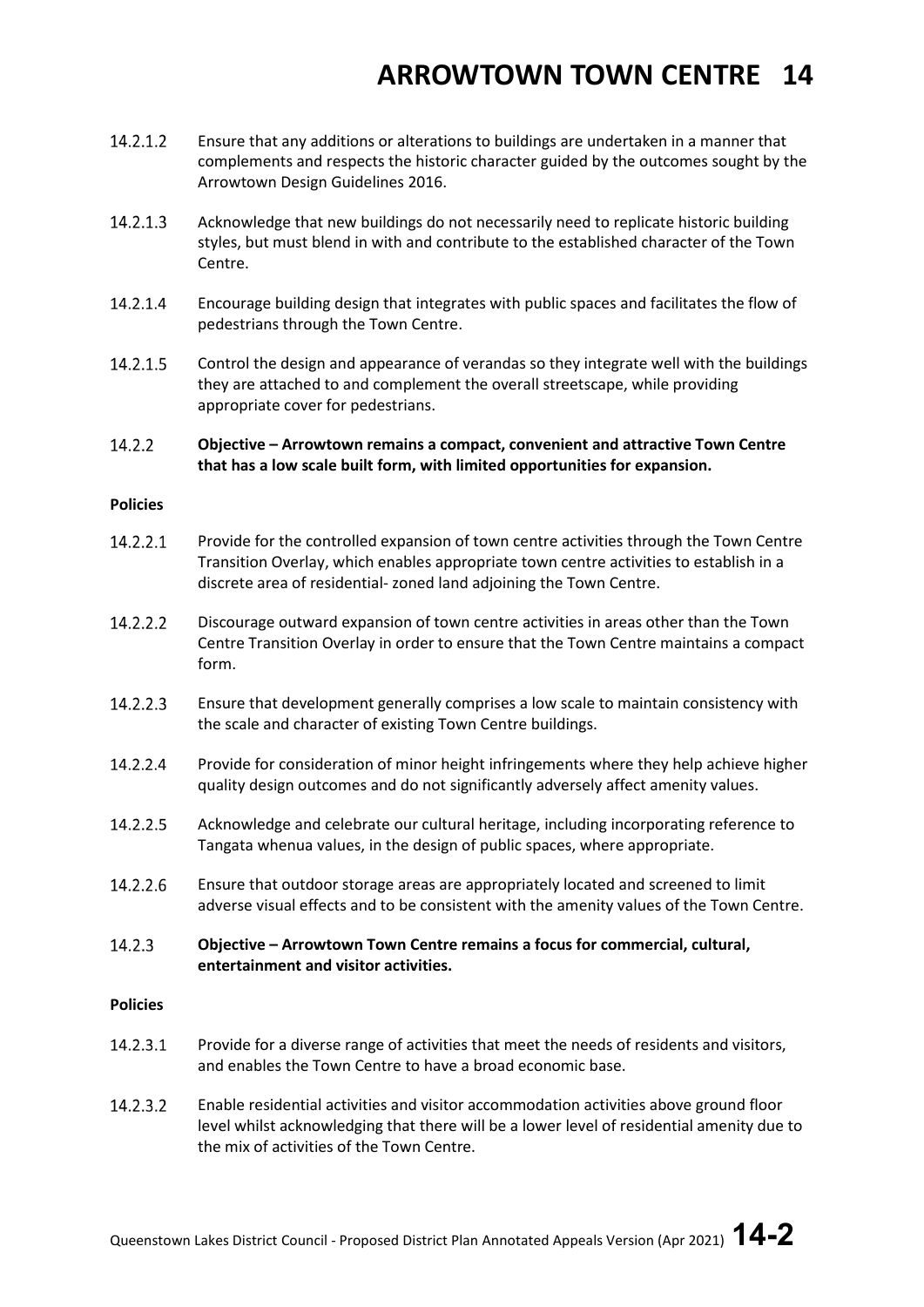#### 14.2.4 **Objective – Appropriate limits are placed on town centre activities to minimise adverse environmental effects within and beyond the Town Centre.**

#### **Policies**

- 14.2.4.1 Provide appropriate noise limits for town centre activities to minimise adverse noise effects received within the Town Centre and by nearby properties.
- 14.2.4.2 Avoid the establishment of activities that cause noxious effects that are not appropriate for the Town Centre.
- 14.2.4.3 Ensure that the location and direction of lights in the Town Centre does not cause significant glare to other properties, roads, and public places and promote lighting design that mitigates adverse effects on views of the night sky.
- 14.2.4.4 Avoid the establishment of activities that are not consistent with the amenity values of the Town Centre, cause inappropriate environmental effects, and are more appropriately located in other zones.

#### 14.2.5 **Objective – The Town Centre's transport network and pedestrian linkages recognise Arrowtown's heritage values, enabling the safe and convenient movement of people and goods.**

- 14.2.5.1 Implement programmes of street and other public open space improvements in a manner that is consistent with the town's heritage values, to enhance pedestrian amenity and improve the flow of pedestrians through the Town Centre.
- 14.2.5.2 Pedestrian linkages enable people to easily negotiate their way through and around the Town Centre, including linkages with the Arrow River recreation area.
- 14.2.5.3 Minimise opportunities for criminal activity through incorporating Crime Prevention Through Environmental Design (CPTED) principles as appropriate in the design of lot configuration, public and semi-public spaces, and landscaping.
- 14.2.5.4 Encourage vehicle loading areas to be located in streets other than Buckingham Street to avoid impacting on pedestrian and vehicle movements, and to limit any adverse effects on amenity.
- 14.2.5.5 Encourage the location of off-street parking at appropriate locations on the periphery of the Town Centre so as to limit the impact of vehicles on Town Centre amenity, particularly during peak visitor periods.
- 14.2.5.6 Manage the transport network and traffic so as to reduce its negative impacts on the Town Centre and to increase safety and amenity for pedestrians.

### **14.3 Other Provisions and Rules**

#### $14.3.1$ **District Wide**

Attention is drawn to the following District wide chapters.

|  | l 1<br>-- | Introduction |  | Definitions |  | <b>Strategic Direction</b> |
|--|-----------|--------------|--|-------------|--|----------------------------|
|--|-----------|--------------|--|-------------|--|----------------------------|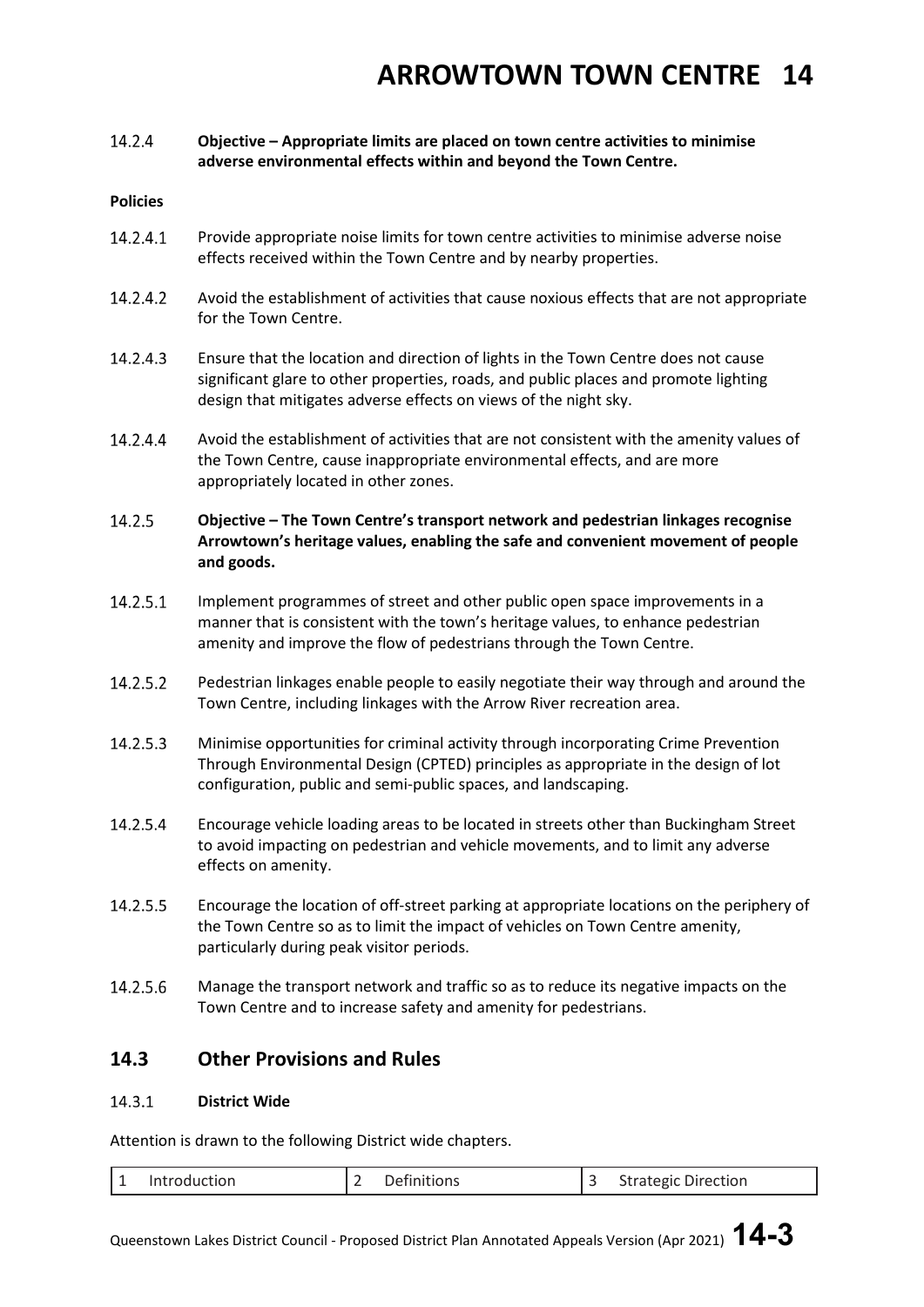| 4  | Urban Development    | 5  | Tangata whenua                                            | 6  | Landscapes and Rural        |
|----|----------------------|----|-----------------------------------------------------------|----|-----------------------------|
|    |                      |    |                                                           |    | Character                   |
| 25 | Earthworks           | 26 | <b>Historic Heritage</b>                                  | 27 | Subdivision                 |
| 28 | Natural Hazards      | 29 | Transport                                                 | 30 | <b>Energy and Utilities</b> |
| 31 | <b>Signs</b>         | 32 | <b>Protected Trees</b>                                    | 33 | Indigenous Vegetation       |
| 34 | wilding Exotic Trees | 35 | Temporary Activities<br>and Relocated<br><b>Buildings</b> | 36 | <b>Noise</b>                |
| 37 | Designations         |    | District Plan web mapping<br>application                  |    |                             |

#### 14.3.2 **Interpreting and Applying the Rules**

- 14.3.2.1 A permitted activity must comply with all the rules listed in the Activity and Standards tables.
- 14.3.2.2 Where an activity does not comply with a Standard listed in the Standards table, the activity status identified by the 'Non-Compliance Status' column shall apply.
- 14.3.2.3 Where an activity breaches more than one Standard, the most restrictive status shall apply to the Activity.
- 14.3.2.4 The status of any Plantation Forestry will be determined by the Resource Management (National Environmental Standards for Plantation Forestry) Regulations 2017.
- 14.3.2.5 The following abbreviations are used within this Chapter.

|           | Permitted                       | ∼  | Controlled    |
|-----------|---------------------------------|----|---------------|
| <b>RD</b> | <b>Restricted Discretionary</b> |    | Discretionary |
| <b>NC</b> | Non Complying                   | РR | Prohibited    |

### **14.4 Rules - Activities**

|        | Activities located in the Arrowtown Town Centre Zone                        | <b>Activity</b><br>status |
|--------|-----------------------------------------------------------------------------|---------------------------|
| 14.4.1 | Activities which are not listed in this table and comply with all standards |                           |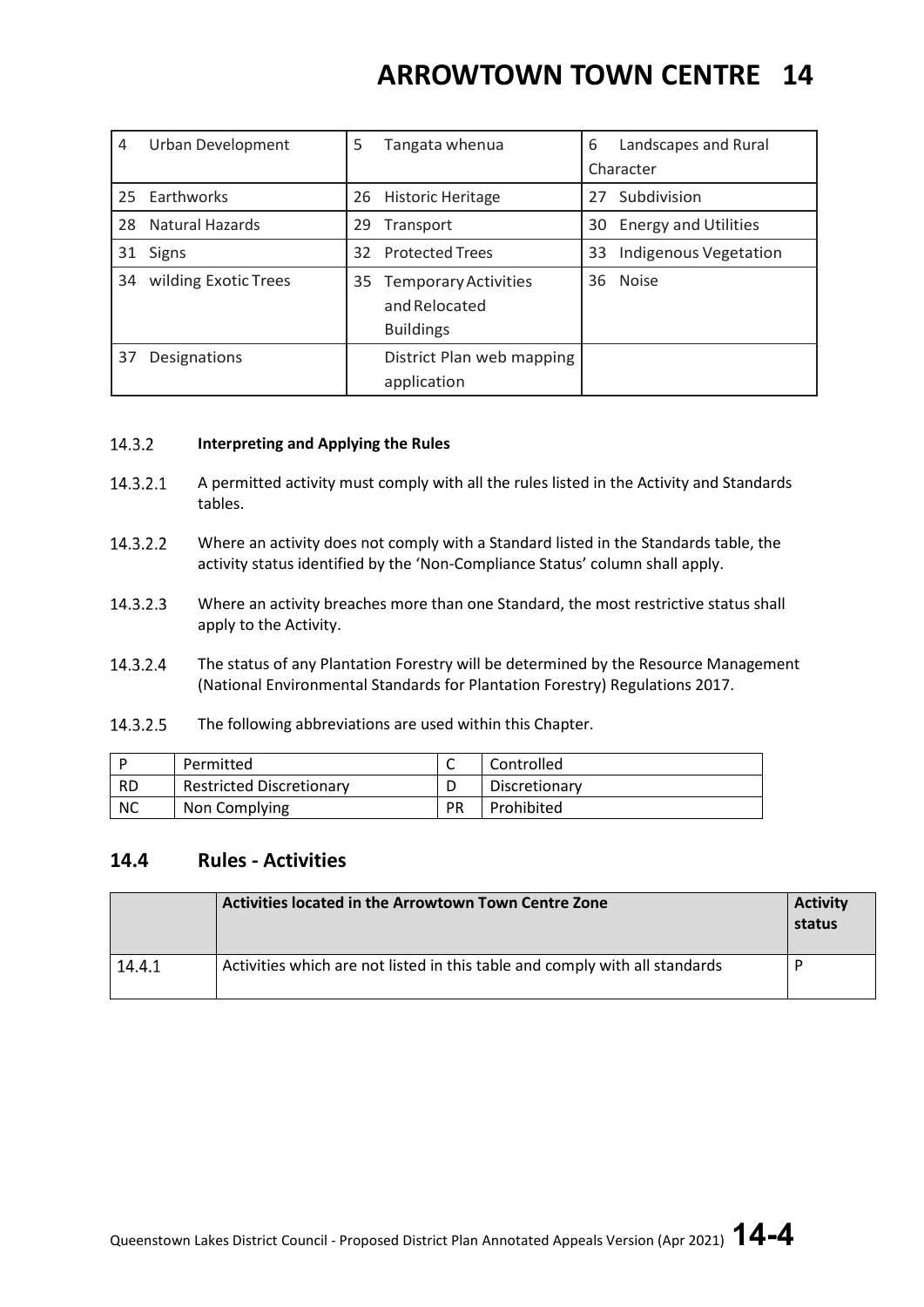|        | Activities located in the Arrowtown Town Centre Zone                                                                                                                                                                                                                                                                                                                                                                                                                                                                                                                                                                                                                                                                                           | <b>Activity</b><br>status |
|--------|------------------------------------------------------------------------------------------------------------------------------------------------------------------------------------------------------------------------------------------------------------------------------------------------------------------------------------------------------------------------------------------------------------------------------------------------------------------------------------------------------------------------------------------------------------------------------------------------------------------------------------------------------------------------------------------------------------------------------------------------|---------------------------|
| 14.4.2 | Verandas<br>Control is reserved to:<br>a. design, appearance, materials, impact on and relationship to adjoining<br>verandas (to be guided by the Arrowtown Design Guidelines 2016) to<br>avoid, remedy or mitigate adverse effects on:                                                                                                                                                                                                                                                                                                                                                                                                                                                                                                        | $\mathsf{C}$              |
|        | i.<br>neighbouring buildings and verandas;<br>ii.<br>the extent to which the veranda affects the use and enjoyment<br>of the streetscape; and<br>the appearance of the building.<br>iii.                                                                                                                                                                                                                                                                                                                                                                                                                                                                                                                                                       |                           |
| 14.4.3 | Visitor Accommodation Control is reserved to:<br>a. the location, provision, and screening of access and parking, traffic<br>generation, and Travel Demand Management;<br>b. landscaping;<br>the location, nature and scale of visitor accommodation and ancillary<br>C.<br>activities relative to one another within the site and relative to<br>neighbouring uses;<br>d. the location and screening of bus and car parking from public places to<br>ensure visual amenity is adequately protected; and<br>e. where the site adjoins a Residential Zone:<br>i.<br>noise generation and methods of mitigation; and hours of<br>operation, in respect of ancillary activities<br>ii.<br>hours of operation, in respect of ancillary activities. | $\mathsf{C}$              |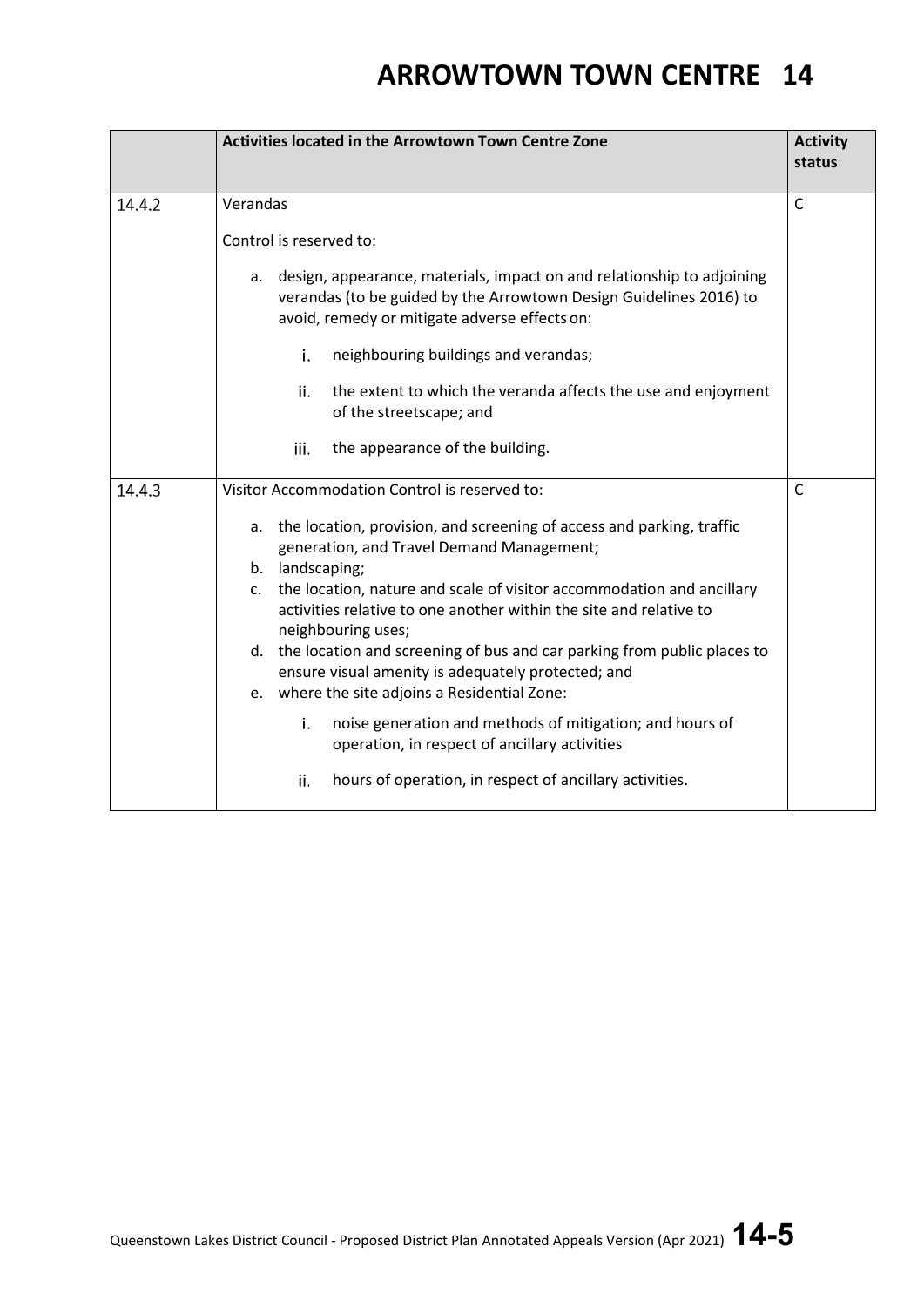|        | <b>Activities located in the Arrowtown Town Centre Zone</b>                                                                                                                                                                                                                                                                                                                                                                                                                                                                                                                                                                                                                                                                                                                                                                                                                                                                                   | <b>Activity</b><br>status |
|--------|-----------------------------------------------------------------------------------------------------------------------------------------------------------------------------------------------------------------------------------------------------------------------------------------------------------------------------------------------------------------------------------------------------------------------------------------------------------------------------------------------------------------------------------------------------------------------------------------------------------------------------------------------------------------------------------------------------------------------------------------------------------------------------------------------------------------------------------------------------------------------------------------------------------------------------------------------|---------------------------|
| 14.4.4 | Buildings (including external alterations to existing buildings)<br>Discretion is restricted to:<br>a. external appearance;<br>b. materials;<br>c. signage platform;<br>d. lighting;<br>e. impact on the street;<br>f.<br>relationship to heritage values (to be guided by the Arrowtown Design<br>Guidelines 2016);<br>compatibility with adjoining buildings;<br>g.<br>h. the retention of pedestrian linkages between Arrow Lane, Buckingham<br>Street and Ramshaw Lane, having regard to the National Guidelines for<br>Crime Prevention Through Environmental Design (CPTED); and<br>where the site is subject to any natural hazard and the proposal results<br>i.<br>in an increase in gross floor area:<br>i.<br>the nature and degree of risk the hazard(s) pose to people and<br>property;<br>whether the proposal will alter the risk to any site; and<br>ii.<br>iii.<br>whether such risk can be avoided or sufficiently reduced. | <b>RD</b>                 |
| 14.4.5 | <b>Licensed Premises</b><br>Premises licensed for the consumption of alcohol on the premises between the<br>hours of 11pm and 8am, provided that this rule shall not apply to the sale of<br>liquor:<br>to any person who is residing (permanently or temporarily) on the<br>14.4.5.1<br>premises;<br>to any person who is present on the premises for the purpose of<br>14.4.5.2<br>dining up until 12am.<br>Discretion is restricted to:<br>a. the scale of the activity;<br>b. car parking and traffic generation;<br>c. effects on amenity (including that of adjoining residential zones and<br>public reserves);<br>d. the configuration of activities within the building and site (e.g. outdoor<br>seating, entrances);<br>e. noise issues; and<br>hours of operation.<br>f.                                                                                                                                                          | <b>RD</b>                 |
| 14.4.6 | Industrial Activities not otherwise provided for in this table                                                                                                                                                                                                                                                                                                                                                                                                                                                                                                                                                                                                                                                                                                                                                                                                                                                                                | <b>NC</b>                 |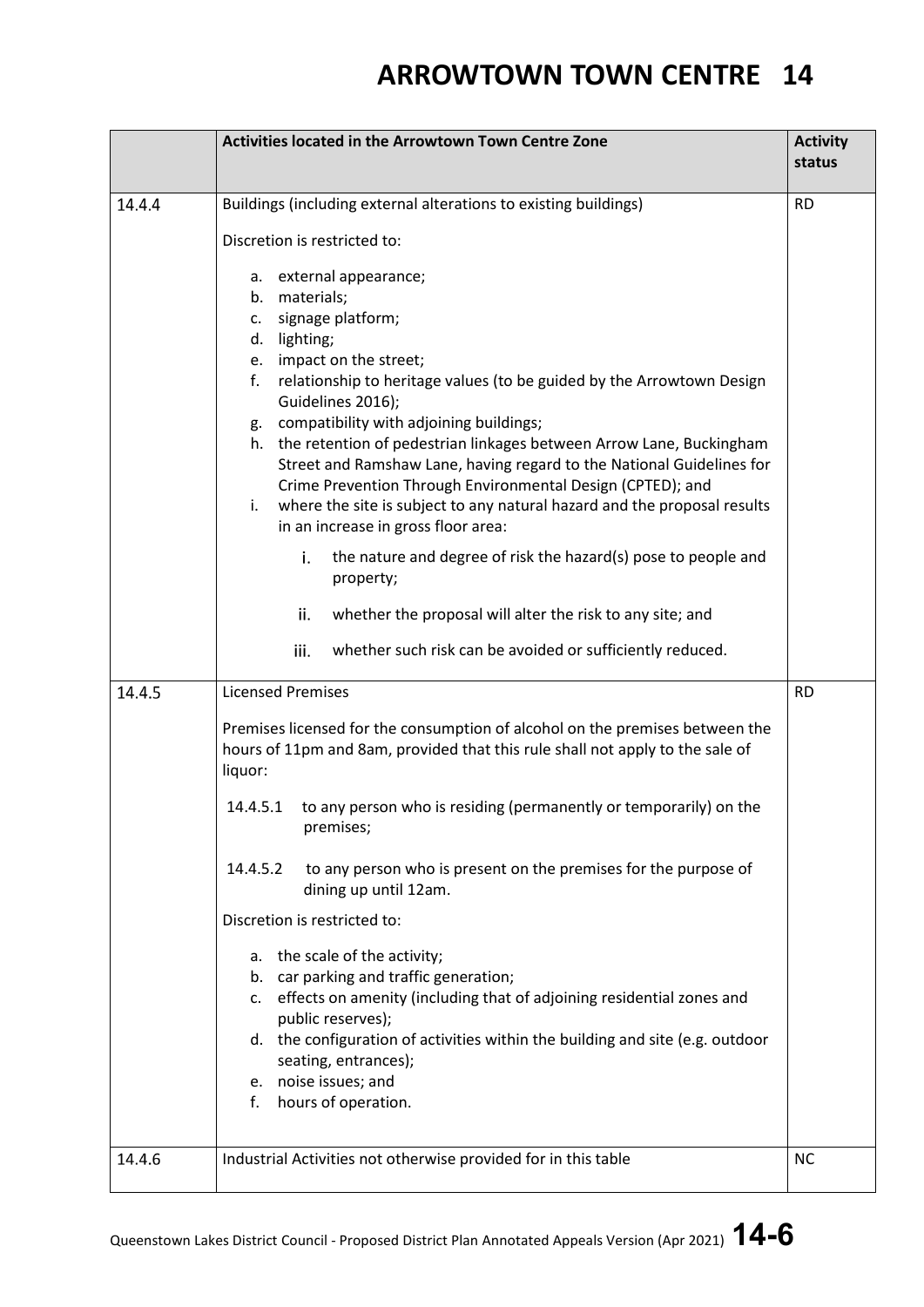|         | <b>Activities located in the Arrowtown Town Centre Zone</b>                                                                                                                                                          | <b>Activity</b><br>status |
|---------|----------------------------------------------------------------------------------------------------------------------------------------------------------------------------------------------------------------------|---------------------------|
| 14.4.7  | <b>Factory Farming</b>                                                                                                                                                                                               | <b>PR</b>                 |
| 14.4.8  | Forestry Activities, except for of Plantation Forestry where the Resource<br>Management (Resource Management (National Environmental Standard for<br>Plantation Forestry) Regulation 2017) Regulation 2017 prevails. | <b>PR</b>                 |
| 14.4.9  | <b>Mining Activities</b>                                                                                                                                                                                             | <b>PR</b>                 |
| 14.4.10 | Airport                                                                                                                                                                                                              | <b>PR</b>                 |
| 14.4.11 | Panelbeating, spray painting, motor vehicle repair or dismantling, fibreglassing,<br>sheet metal work, bottle or scrap storage, motorbody building.                                                                  | <b>PR</b>                 |
| 14.4.12 | Fish or meat processing (excluding that which is ancillary to a retail premises<br>such as a butcher, fishmonger or supermarket).                                                                                    | <b>PR</b>                 |
| 14.4.13 | Any activity requiring an Offensive Trade Licence under the Health Act 1956.                                                                                                                                         | <b>PR</b>                 |
| 14.4.14 | Cemeteries and Crematoria                                                                                                                                                                                            | <b>PR</b>                 |

### **14.5 Rules - Standards**

|        | <b>Standards for activities located in the Arrowtown</b><br><b>Town Centre Zone</b> | <b>Non-compliance status</b>                                                                                                  |
|--------|-------------------------------------------------------------------------------------|-------------------------------------------------------------------------------------------------------------------------------|
| 14.5.1 | <b>Building Coverage:</b>                                                           | <b>RD</b>                                                                                                                     |
|        | Maximum building coverage 90%.                                                      | Discretion is restricted to:<br>consistency with the<br>а.                                                                    |
|        |                                                                                     | Arrowtown Design<br>Guidelines 2016;<br>b. effects on the<br>streetscape; and<br>ability to meet storage<br>c.<br>and loading |
|        |                                                                                     | requirements.                                                                                                                 |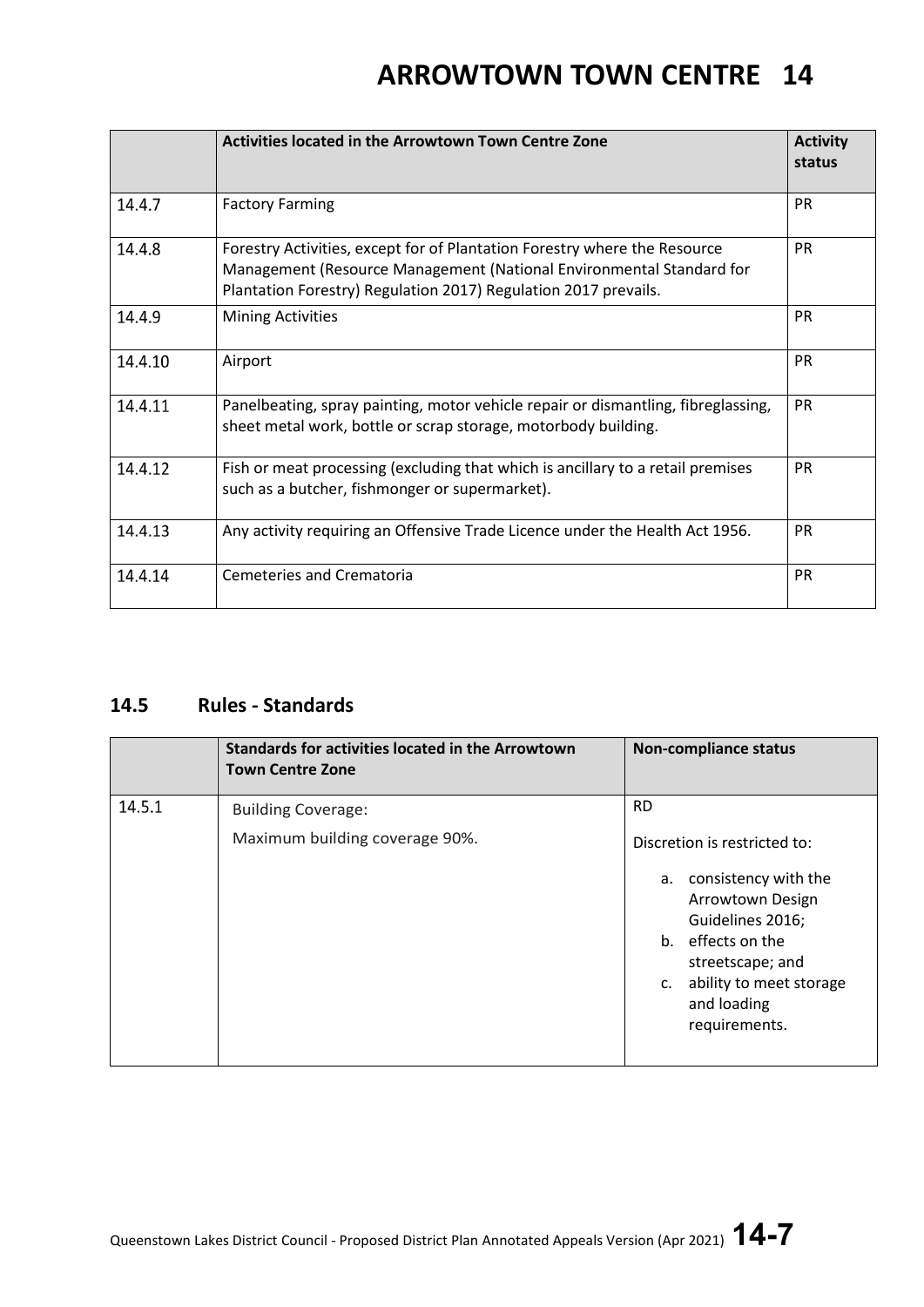|        | <b>Standards for activities located in the Arrowtown</b><br><b>Town Centre Zone</b>                                                                                                                                                                                                                                                                                                                                                    | <b>Non-compliance status</b>                                                                                                                                                                                                                                   |  |  |
|--------|----------------------------------------------------------------------------------------------------------------------------------------------------------------------------------------------------------------------------------------------------------------------------------------------------------------------------------------------------------------------------------------------------------------------------------------|----------------------------------------------------------------------------------------------------------------------------------------------------------------------------------------------------------------------------------------------------------------|--|--|
| 14.5.2 | Setback from internal boundaries:                                                                                                                                                                                                                                                                                                                                                                                                      | <b>RD</b>                                                                                                                                                                                                                                                      |  |  |
|        | There shall be a minimum setback of 3m from any rear<br>boundary.                                                                                                                                                                                                                                                                                                                                                                      | Discretion is restricted to:<br>consistency with the<br>а.<br>Arrowtown Design<br>Guidelines 2016;<br>b. sunlight access to and<br>outlook of neighbouring<br>properties; and<br>ability to meet storage<br>c.<br>and loading requirements                     |  |  |
| 14.5.3 | Storage                                                                                                                                                                                                                                                                                                                                                                                                                                | <b>RD</b>                                                                                                                                                                                                                                                      |  |  |
|        | 14.5.3.1<br>For all buildings with frontage to<br>Buckingham Street storage areas shall be<br>situated within the building or accessed<br>from a service lane at the rear of the<br>property.<br>14.5.3.2<br>Where a storage area does not form part<br>of a building the storage area shall be                                                                                                                                        | Discretion is restricted to:<br>the effects on visual<br>a.<br>amenity;<br>b. consistency with the<br>character of the locality;<br>and<br>whether pedestrian and<br>c.                                                                                        |  |  |
|        | screened from view from all public places<br>and adjoining zones.                                                                                                                                                                                                                                                                                                                                                                      | vehicle access is<br>compromised.                                                                                                                                                                                                                              |  |  |
| 14.5.4 | Sunlight access and amenity - boundaries adjoining the<br>Residential Arrowtown Historic Management Zone<br>Buildings shall not project beyond a recession line<br>constructed at an angle of 35º inclined towards the site<br>from points 5m above the site boundary, except that<br>gable ends may project beyond the recession line<br>where the maximum height of the gable end is no<br>greater than 2m above the recession line. | <b>RD</b><br>Discretion is restricted to:<br>the visual effects of the<br>а.<br>height, scale, location<br>and appearance of the<br>building in terms of<br>dominance and loss of<br>privacy on adjoining<br>properties, and any<br>resultant shading effects. |  |  |
| 14.5.5 | <b>Residential Activities</b><br>All residential activities shall be restricted to first floor<br>level, with the exception of foyer and stairway spaces at<br>ground level to facilitate access to upper levels.                                                                                                                                                                                                                      | <b>RD</b><br>Discretion is restricted to:<br>the effects on<br>a.<br>surrounding buildings<br>and activities; and<br>the maintenance of an<br>b.<br>active street frontage.                                                                                    |  |  |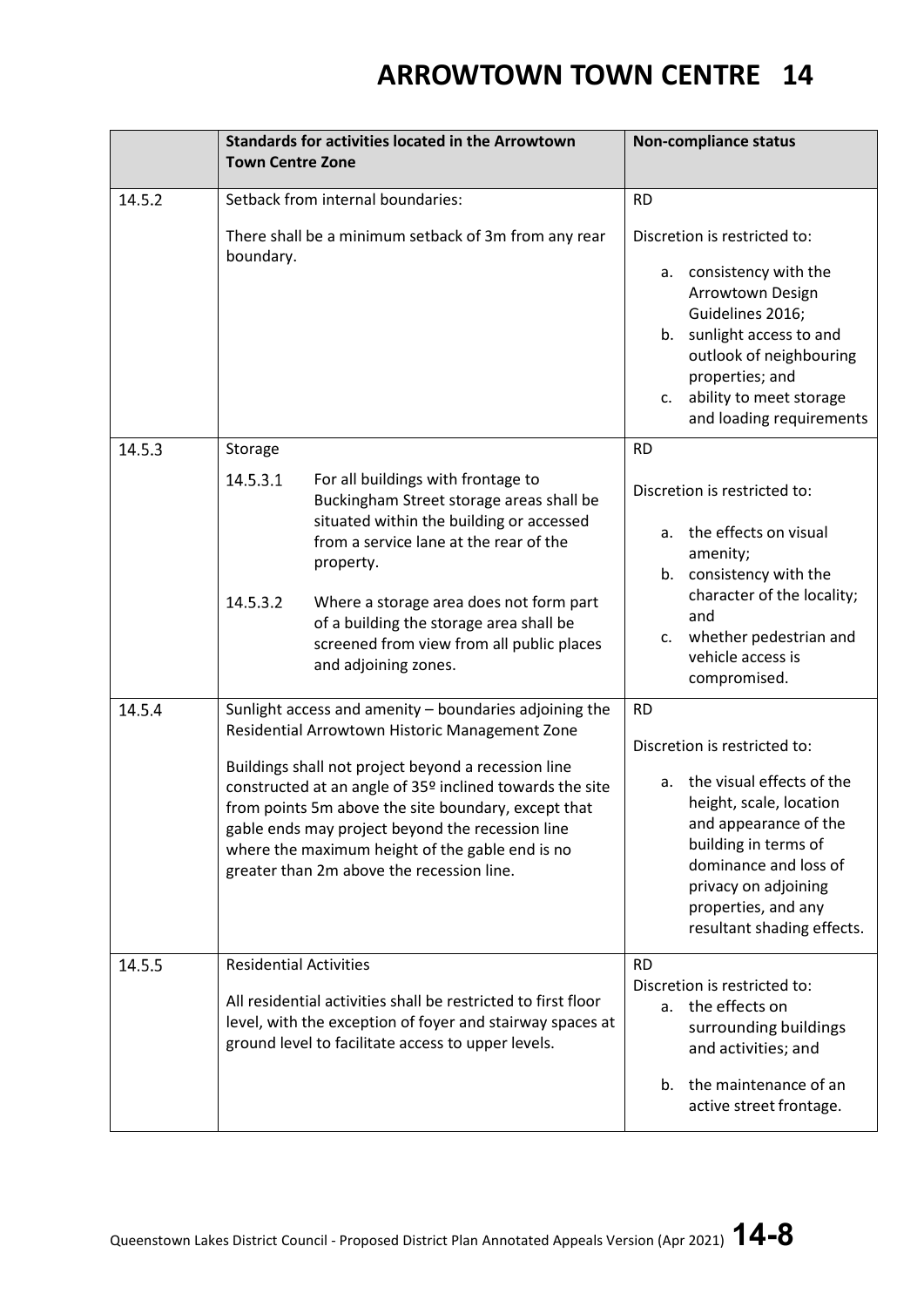|        | <b>Standards for activities located in the Arrowtown</b><br><b>Town Centre Zone</b>                                                                                                                                                                                                                                       | <b>Non-compliance status</b> |
|--------|---------------------------------------------------------------------------------------------------------------------------------------------------------------------------------------------------------------------------------------------------------------------------------------------------------------------------|------------------------------|
| 14.5.6 | Loading<br>Notwithstanding the requirements in the Transport<br>Chapter concerning the provision of loading spaces,<br>there shall be no vehicle access to any loading or<br>storage space from Buckingham Street, except where<br>there is no practical alternative access available from<br>Ramshaw Lane or Arrow Lane. | D                            |
| 14.5.7 | <b>Building Height</b>                                                                                                                                                                                                                                                                                                    | <b>NC</b>                    |
| 14.5.8 | The maximum building height shall be 7m.<br><b>Noise</b>                                                                                                                                                                                                                                                                  | <b>NC</b>                    |
|        | Sound* from activities shall not exceed the<br>14.5.8.1<br>following noise limits at any point within<br>any other site in this zone:                                                                                                                                                                                     |                              |
|        | 60 dB<br>Daytime<br>(0800 to 2200hrs)<br>a.<br>$L_{Aeq(15 min)}$                                                                                                                                                                                                                                                          |                              |
|        | b.<br>Night-time (2200 to 0800hrs)<br>50 dB<br>$L_{Aeq(15 min)}$                                                                                                                                                                                                                                                          |                              |
|        | 75 dB<br>Night-time (2200 to 0800hrs)<br>c.<br>$L_{AFmax}$                                                                                                                                                                                                                                                                |                              |
|        | *measured in accordance with NZS 6801:2008 and<br>assessed in accordance with NZS 6802:2008                                                                                                                                                                                                                               |                              |
|        | Exemptions:<br>The noise limits in rule 14.5.8.1 shall not apply<br>a.<br>to construction sound which shall be assessed<br>in accordance and comply with NZS 6803:1999;                                                                                                                                                   |                              |
|        | The noise limits in rule 14.5.8.1 shall not apply<br>b.<br>to permitted outdoor public events pursuant to<br>Chapter 35 of the District Plan.                                                                                                                                                                             |                              |
|        | Note: Sound from activities which is received in<br>another zone shall comply with the noise limits set<br>out in Chapter 36 for that zone.                                                                                                                                                                               |                              |